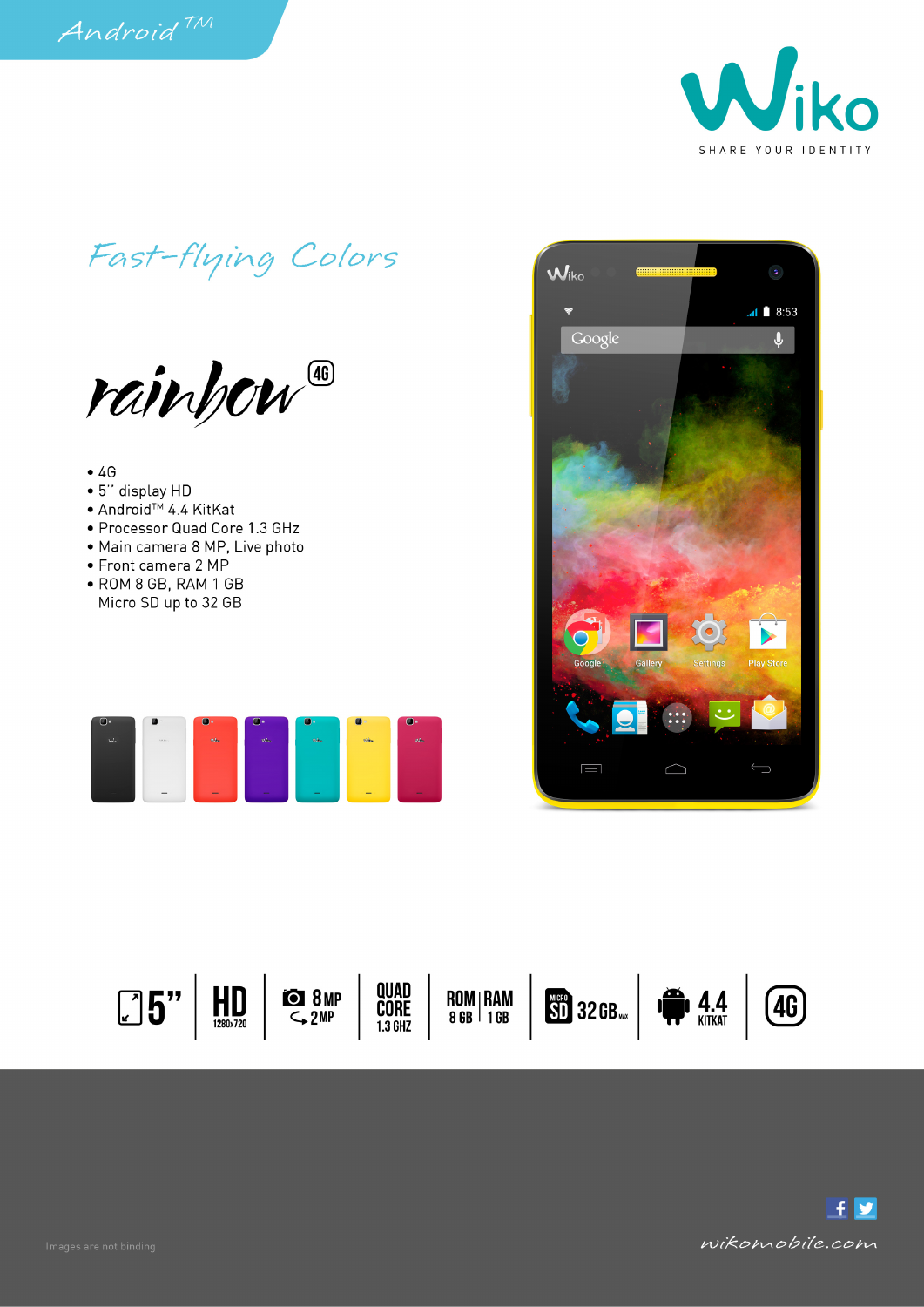rainhow

## WIKO

| <b>Network</b>             | 4G LTE 800/1800/2600 MHz<br>H+/3G+/3G WCDMA 900/1900/2100 MHz<br>GSM/GPRS/EDGE 850/900/1800/1900<br><b>MHz</b> |
|----------------------------|----------------------------------------------------------------------------------------------------------------|
| Data Segment               | FDD-LTE Category 4 DL 150Mbps, UL<br>50Mbps                                                                    |
| <b>Operating System</b>    | Android™ 4.4 (KitKat)                                                                                          |
| Processor                  | Quad Core 1,3 GHz, Cortex-A7                                                                                   |
| Design                     | Touch screen                                                                                                   |
| SIM Card                   | Single (Micro)                                                                                                 |
| Available colors           | Black, White, Bleen, Fuchsia, Yellow,<br>Purple,<br>Coral                                                      |
| Size                       | 146*74*10 mm                                                                                                   |
| Weight                     | 175g (with battery)                                                                                            |
| Battery                    | 2500 mAh Li-Po                                                                                                 |
| Stand-by time              | Up to 200 h                                                                                                    |
| Talk time                  | Up to 11.45 h (3G) / Up to 18.83 h (2G)                                                                        |
| <b>ROM</b>                 | 8 GB                                                                                                           |
| <b>RAM</b>                 | 1 GB                                                                                                           |
| <b>External memory</b>     | Micro SD up to 32 GB                                                                                           |
| Accelerometer              | Yes                                                                                                            |
| Magnetic sensor            | Yes                                                                                                            |
| <b>Proximity sensor</b>    | Yes                                                                                                            |
| <b>SAR</b> value           | Head: 0.327 W/kg, Body: 0.650 W/kg                                                                             |
| <b>Display</b>             |                                                                                                                |
| Size                       | 5"                                                                                                             |
| Type                       | TFT, IPS technology                                                                                            |
|                            |                                                                                                                |
| Color                      | 16 million                                                                                                     |
| Display resolution         | HD (1280x720 pixels)                                                                                           |
| Multitouch                 | Yes                                                                                                            |
| Connectivity               |                                                                                                                |
| Internet HTML Browser      | <b>Android Browser</b>                                                                                         |
| Wi-Fi                      | 802.11 b/g/n                                                                                                   |
| Tethering                  | USB, Bluetooth, Access point Wi-Fi                                                                             |
| <b>Bluetooth®</b>          | 4"                                                                                                             |
| <b>USB™ OTG</b>            | Yes                                                                                                            |
| PORT USB™                  | 2.0                                                                                                            |
| PC synchronization         | Yes                                                                                                            |
| Audio jack                 | 3.5mm jack                                                                                                     |
| <b>Email and Messaging</b> |                                                                                                                |
| <b>SMS</b>                 | SIM + phone memory                                                                                             |
| <b>MMS</b>                 | Yes                                                                                                            |
| Email                      | Yes                                                                                                            |
| E-mail Protocol            | SMTP, POP3, IMAP4                                                                                              |
| Input Method               | Clavier complet virtuel                                                                                        |
| Photo and Video            |                                                                                                                |
| Main camera                | 8 Megapixels                                                                                                   |

| <b>Front Camera</b>                 | Yes                                                                     |
|-------------------------------------|-------------------------------------------------------------------------|
|                                     | 2 Megapixels                                                            |
| Digital Zoom                        | 4x                                                                      |
| <b>Auto Focus</b>                   | Yes                                                                     |
| Image editor                        | Yes                                                                     |
| <b>Color Effects</b>                | Mono, Negative, Sepia, Aquatic,<br>Blackboard,<br>Whiteboard            |
| <b>White Balance</b>                | Auto, Incandescent, Daylight, Fluorescent,<br>Cloudy, Twilight, Shadow  |
| Video recorder                      | Full HD (1920 x 1088 pixels)                                            |
| <b>Multimedia and Entertainment</b> |                                                                         |
| Stereo FM Radio                     | Yes                                                                     |
| Music player features               | Yes                                                                     |
| Supported sound formats             | Mp3, Midi, AAC, AMR, WAV, Ogg Vorbis                                    |
| Supported image formats             | JPEG, GIF, PNG, BMP                                                     |
| Supported video formats             | 3GP, MP4                                                                |
| Built-in games                      | No                                                                      |
| Dictaphone                          | Yes                                                                     |
| <b>GPS</b> system                   |                                                                         |
| Software and navigation services    | Google Maps                                                             |
| <b>GPS</b>                          | Yes                                                                     |
| A-GPS                               | Yes                                                                     |
| Customization                       |                                                                         |
| Languages                           | French, English, German, Spanish, Italian,<br>Arabic, Portuguese, Dutch |
| Caller customerzation               | Yes                                                                     |
| Auto power On / Off                 | Yes                                                                     |
| Customizable profiles               | Yes                                                                     |
|                                     |                                                                         |
| Google™ Mobile Service              |                                                                         |
| Application portal                  | Play store™                                                             |
| Internet browser                    | Google™ Chrome                                                          |
| Voice search                        | Yes                                                                     |
| Youtube™                            | Yes                                                                     |
| Auto-sync                           | Gmail <sup>™</sup> , Calendar, Contacts                                 |
| Hangouts™                           | Yes                                                                     |
| Google Maps™                        | Yes                                                                     |
| Alarm clock / Alarm                 | Yes                                                                     |
| Calculator                          | Yes                                                                     |
| Agenda                              | Yes                                                                     |
| In the box                          | AC adapter                                                              |

Specifications, features and appearance of the product may be altered without notification. Access to Google™ applications can differ depending on your country.